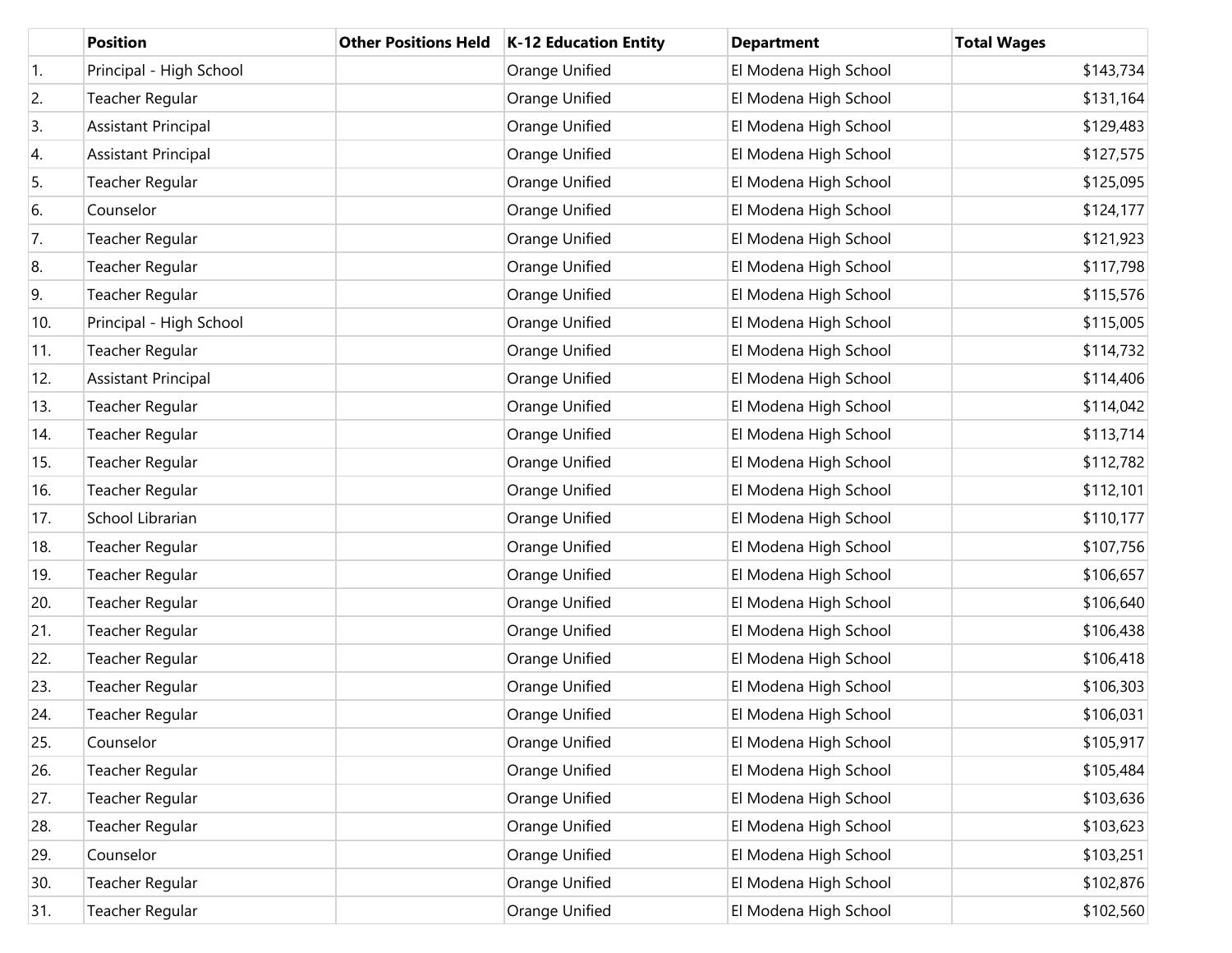| 32. | Teacher Regular            | Orange Unified | El Modena High School | \$101,633 |
|-----|----------------------------|----------------|-----------------------|-----------|
| 33. | Teacher Regular            | Orange Unified | El Modena High School | \$101,361 |
| 34. | Teacher Regular            | Orange Unified | El Modena High School | \$101,325 |
| 35. | Teacher Regular            | Orange Unified | El Modena High School | \$101,314 |
| 36. | Teacher Regular            | Orange Unified | El Modena High School | \$100,211 |
| 37. | Teacher Regular            | Orange Unified | El Modena High School | \$99,673  |
| 38. | Teacher Regular            | Orange Unified | El Modena High School | \$99,597  |
| 39. | Teacher Regular            | Orange Unified | El Modena High School | \$99,553  |
| 40. | Teacher Regular            | Orange Unified | El Modena High School | \$99,297  |
| 41. | Teacher Regular            | Orange Unified | El Modena High School | \$98,828  |
| 42. | Teacher Regular            | Orange Unified | El Modena High School | \$98,531  |
| 43. | Teacher Regular            | Orange Unified | El Modena High School | \$96,370  |
| 44. | Teacher Regular            | Orange Unified | El Modena High School | \$96,072  |
| 45. | Teacher Regular            | Orange Unified | El Modena High School | \$95,909  |
| 46. | Teacher Regular            | Orange Unified | El Modena High School | \$95,875  |
| 47. | Teacher Regular            | Orange Unified | El Modena High School | \$95,492  |
| 48. | Teacher Regular            | Orange Unified | El Modena High School | \$95,491  |
| 49. | Teacher Regular            | Orange Unified | El Modena High School | \$95,283  |
| 50. | Teacher Regular            | Orange Unified | El Modena High School | \$95,221  |
| 51. | Teacher Regular            | Orange Unified | El Modena High School | \$95,200  |
| 52. | Teacher Regular            | Orange Unified | El Modena High School | \$95,123  |
| 53. | Teacher Regular            | Orange Unified | El Modena High School | \$92,893  |
| 54. | Teacher Regular            | Orange Unified | El Modena High School | \$92,601  |
| 55. | Teacher Regular            | Orange Unified | El Modena High School | \$92,559  |
| 56. | Teacher Regular            | Orange Unified | El Modena High School | \$91,141  |
| 57. | Teacher Regular            | Orange Unified | El Modena High School | \$90,094  |
| 58. | Teacher Regular            | Orange Unified | El Modena High School | \$88,587  |
| 59. | Teacher Regular            | Orange Unified | El Modena High School | \$87,193  |
| 60. | Teacher Regular            | Orange Unified | El Modena High School | \$86,269  |
| 61. | Teacher Regular            | Orange Unified | El Modena High School | \$83,516  |
| 62. | Plant Supervisor Senior Hs | Orange Unified | El Modena High School | \$81,312  |
| 63. | Teacher Regular            | Orange Unified | El Modena High School | \$80,966  |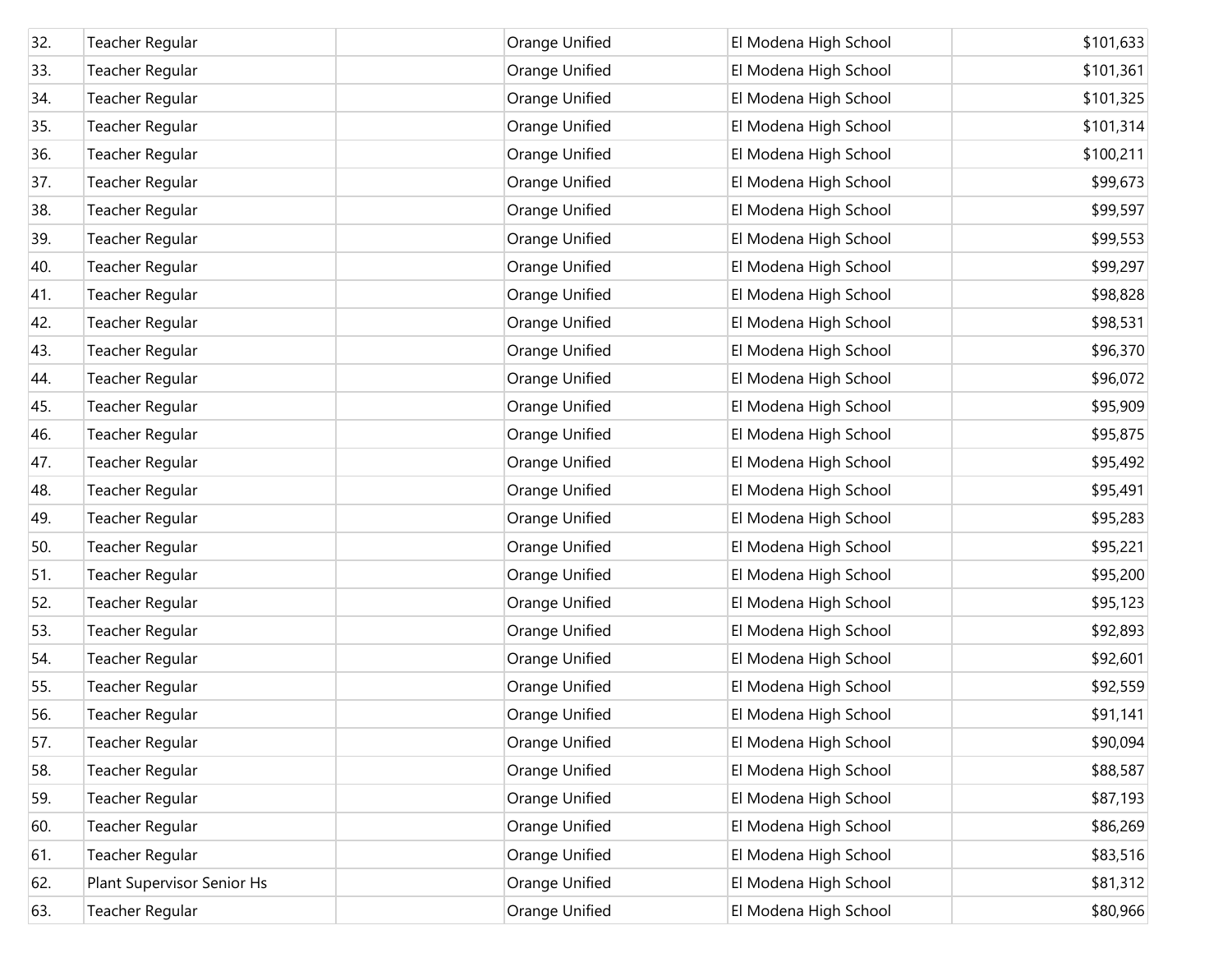| 64. | Teacher Regular        | Orange Unified | El Modena High School | \$79,331 |
|-----|------------------------|----------------|-----------------------|----------|
| 65. | Teacher Regular        | Orange Unified | El Modena High School | \$78,767 |
| 66. | Hourly Teacher         | Orange Unified | El Modena High School | \$76,693 |
| 67. | Teacher Regular        | Orange Unified | El Modena High School | \$76,166 |
| 68. | Teacher Regular        | Orange Unified | El Modena High School | \$75,823 |
| 69. | Teacher Regular        | Orange Unified | El Modena High School | \$75,670 |
| 70. | Teacher Regular        | Orange Unified | El Modena High School | \$73,628 |
| 71. | Hourly Teacher         | Orange Unified | El Modena High School | \$73,366 |
| 72. | Counselor              | Orange Unified | El Modena High School | \$72,085 |
| 73. | Teacher Regular        | Orange Unified | El Modena High School | \$70,971 |
| 74. | Teacher Regular        | Orange Unified | El Modena High School | \$70,531 |
| 75. | Teacher Regular        | Orange Unified | El Modena High School | \$70,031 |
| 76. | Teacher Regular        | Orange Unified | El Modena High School | \$70,010 |
| 77. | Teacher Regular        | Orange Unified | El Modena High School | \$69,831 |
| 78. | Teacher Regular        | Orange Unified | El Modena High School | \$69,510 |
| 79. | Counselor              | Orange Unified | El Modena High School | \$69,295 |
| 80. | Teacher Regular        | Orange Unified | El Modena High School | \$68,847 |
| 81. | Teacher Regular        | Orange Unified | El Modena High School | \$68,662 |
| 82. | Teacher Regular        | Orange Unified | El Modena High School | \$68,533 |
| 83. | Teacher Regular        | Orange Unified | El Modena High School | \$67,756 |
| 84. | Hourly Teacher         | Orange Unified | El Modena High School | \$67,202 |
| 85. | Teacher Regular        | Orange Unified | El Modena High School | \$66,910 |
| 86. | Teacher Regular        | Orange Unified | El Modena High School | \$65,688 |
| 87. | Teacher Regular        | Orange Unified | El Modena High School | \$65,038 |
| 88. | Hourly Teacher         | Orange Unified | El Modena High School | \$64,960 |
| 89. | Teacher Regular        | Orange Unified | El Modena High School | \$64,865 |
| 90. | Teacher Regular        | Orange Unified | El Modena High School | \$61,878 |
| 91. | Teacher Regular        | Orange Unified | El Modena High School | \$60,173 |
| 92. | P21 Pathway Specialist | Orange Unified | El Modena High School | \$58,879 |
| 93. | Teacher Regular        | Orange Unified | El Modena High School | \$58,155 |
| 94. | Teacher Regular        | Orange Unified | El Modena High School | \$57,583 |
| 95. | Secretary/High School  | Orange Unified | El Modena High School | \$57,292 |